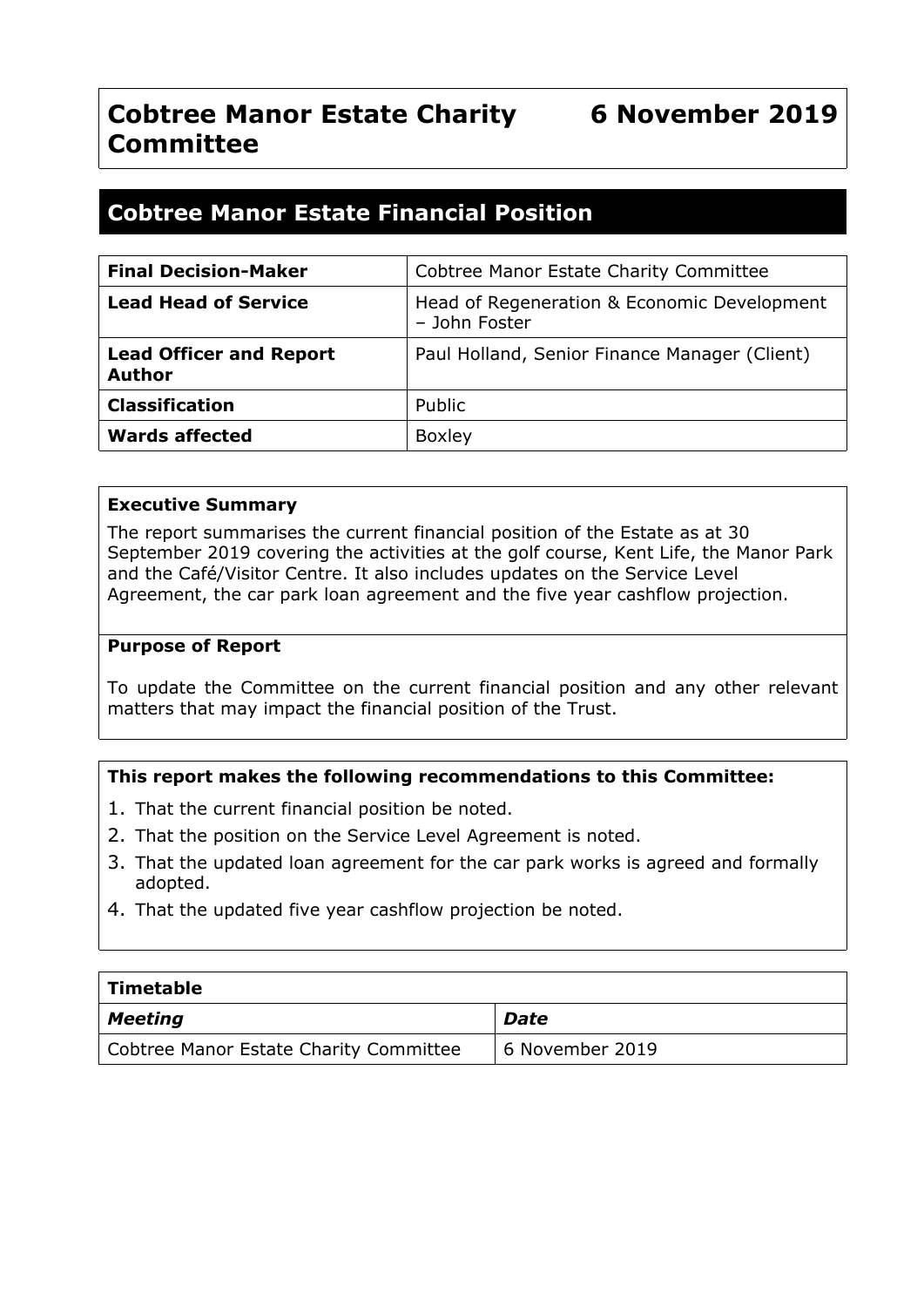# **Cobtree Manor Estate Financial Position**

# **1. CROSS-CUTTING ISSUES AND IMPLICATIONS**

| <b>Issue</b>                                              | <b>Implications</b>                                                                                                                                                                                                                                                                                                                                                                                                                                                                                                                                                                                   | Sign-off                                                                          |
|-----------------------------------------------------------|-------------------------------------------------------------------------------------------------------------------------------------------------------------------------------------------------------------------------------------------------------------------------------------------------------------------------------------------------------------------------------------------------------------------------------------------------------------------------------------------------------------------------------------------------------------------------------------------------------|-----------------------------------------------------------------------------------|
| <b>Impact on</b><br><b>Corporate</b><br><b>Priorities</b> | The operation of the Estate directly supports<br>the objects of the Trust as set out when the<br>Council became the Corporate Trustee                                                                                                                                                                                                                                                                                                                                                                                                                                                                 | Head of<br>Regeneration<br>& Economic<br>Development                              |
| <b>Cross</b><br><b>Cutting</b><br><b>Objectives</b>       | The operation of the Estate supports the<br>Council's strategic objective to ensure there<br>are good leisure and cultural attractions in the<br>Borough.                                                                                                                                                                                                                                                                                                                                                                                                                                             | Head of<br>Regeneration<br>& Economic<br>Development                              |
| <b>Risk</b><br><b>Management</b>                          | There is a potential reputational risk if the<br>facilities are operated poorly. This is<br>addressed in the annual risk management<br>report.                                                                                                                                                                                                                                                                                                                                                                                                                                                        | Leisure<br>Manager                                                                |
| <b>Financial</b>                                          | There is a financial risk to the Trust if the<br>operations cost more than predicted or fail to<br>generate sufficient income to cover the costs<br>of running the estate.                                                                                                                                                                                                                                                                                                                                                                                                                            | Senior<br>Finance<br>Manager<br>(Client)                                          |
| <b>Staffing</b>                                           | There are no additional implications arising<br>from this report.                                                                                                                                                                                                                                                                                                                                                                                                                                                                                                                                     | Leisure<br>Manager                                                                |
| Legal                                                     | Under the Council's Constitution the<br>Committee as Corporate Trustee is responsible<br>for all matters relating to the Charity with the<br>exception of daily management.<br>Law applicable to charities in England and<br>Wales requires the trustee to prepare financial<br>statements for each financial year which give<br>a true and fair view of the Charity's financial<br>activities during the year and of its financial<br>position at the end of the year. This update<br>report assists in meeting those requirements<br>There are no further implications arising from<br>this report. | Team Leader<br>(Corporate<br>Governance),<br>Mid Kent<br>Legal<br><b>Services</b> |
| <b>Privacy and</b><br>Data<br><b>Protection</b>           | There are no specific privacy or data<br>protection issues to address.                                                                                                                                                                                                                                                                                                                                                                                                                                                                                                                                | Anna Collier<br>Policy and<br>Information<br>Manager                              |
| <b>Equalities</b>                                         | There are no additional implications arising<br>from this report.                                                                                                                                                                                                                                                                                                                                                                                                                                                                                                                                     | Anna Collier<br>Policy and<br>Information<br>Manager                              |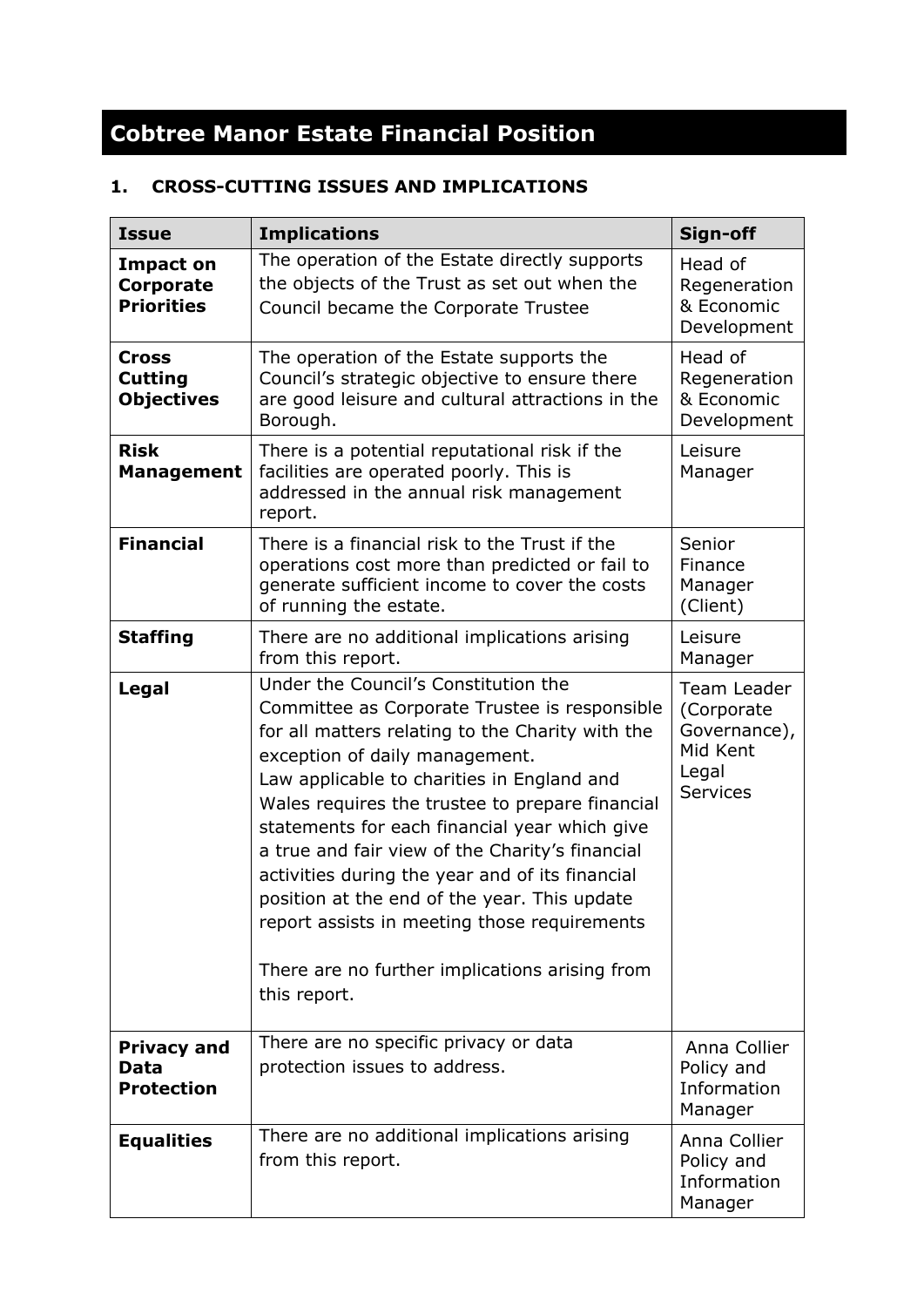| <b>Public</b><br><b>Health</b>      | There are no additional implications arising<br>from this report. | <b>Public Health</b><br>Officer                      |
|-------------------------------------|-------------------------------------------------------------------|------------------------------------------------------|
| <b>Crime and</b><br><b>Disorder</b> | There are no additional implications arising<br>from this report. | Head of<br>Regeneration<br>& Economic<br>Development |
| <b>Procurement</b>                  | There are no additional implications arising<br>from this report. | Head of<br>Regeneration<br>& Economic<br>Development |

#### **2. INTRODUCTION AND BACKGROUND**

2.1 This is a regular update report on the financial position of the Estate, which enables the Committee to see how the various areas of activity are performing. The last few years have seen a number of significant financial pressures and issues, and it is important for the future of the Estate that these are addressed and monitored.

#### 3. **CURRENT FINANCIAL POSITION**

3.1 The table below summarises the position as at 30<sup>th</sup> September 2019. **Appendix 1** provides a more detailed breakdown of the figures.

#### 3.1.1 **Overall Summary Position:**

#### **SUMMARY TOTALS**

|                        | А                                 |                            |                              | (B-C)                    |
|------------------------|-----------------------------------|----------------------------|------------------------------|--------------------------|
|                        |                                   | <b>Budget to</b><br>end of | <b>Actuals tol</b><br>end of | Variance as<br>at end of |
|                        | <b>Budget for Year</b><br>2019/20 | September<br>2019          | September<br>2019            | <b>September</b><br>2019 |
| <b>Golf Course</b>     | $-E102,470$                       | $-E53,885$                 | $-E55,213$                   | £1,328                   |
| Manor Park             | £96,010                           | £57,970                    | £53,485                      | £4,485                   |
| Kent Life              | $-E35,960$                        | $-E17,980$                 | $-E20,828$                   | £2,848                   |
| Residential Properties | $-E13,500$                        | $-E6,750$                  | $-E3,498$                    | $-E3,252$                |
| <b>Totals</b>          | $-£55,920$                        | $-E20,645$                 | $-E26,054$                   | £5,409                   |

The table above shows a positive variance of £5,409 for the Committee at the end of September. The forecast for the year is for an operational surplus of £55,920, compared to a provisional surplus of £35,596 for 2018/19.

Comments on the individual service areas are as follows: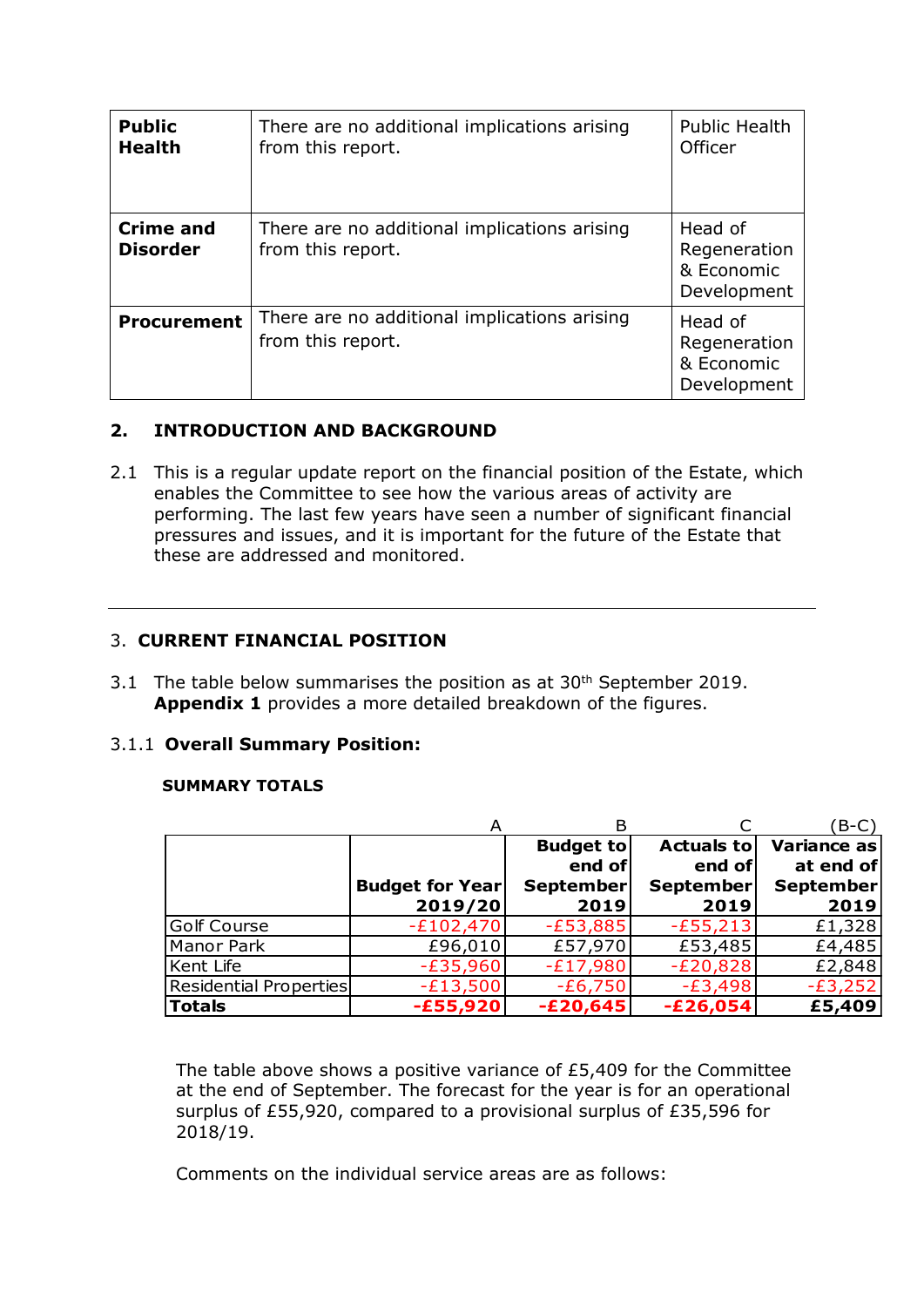- 3.1.2 **Cobtree Golf Course** There are no issues to report at this stage. Mytime have been invoiced for the first and second quarters for 2019/20.
- 3.1.3 **Cobtree Manor Park** In overall terms the budget for the park shows a small underspend. However, there are a number of underlying issues:
	- Employee Costs The Apprentice post is still currently vacant. The intention is to fill the post in January.
	- Electricity The expenditure for this year includes a number of bills that relate to 2018/19. It appears that these bills came about as a result of an actual meter reading which subsequently led to a restating of previous bills to reflect the actual reading.
	- Equipment Purchase It was necessary to spend a significant sum on replacement play area equipment at the start of the year to ensure that there were sufficient spare parts in place for the summer.
	- Professional Services Security The in-house gate locking arrangement started on 1<sup>st</sup> October so there should be no further expenditure in this area.

Car park income continues to be high, and the profit share element of the café contract has realised more income than was forecast, and these two areas along with the employee costs underspend have covered the issues arising from the areas discussed above.

- 3.1.4 **Kent Life** There are no issues to report at this stage. Planning Solutions have been invoiced for the first instalment due for this year.
- 3.1.5 **Residential Properties** There have been some works undertaken to Stream Cottages which means there is currently an overspend against the profiled budget, but assuming there are no further major expenditure items the position should be corrected by the end of the year.

### 4. **SERVICE LEVEL AGREEMENT AND CAR PARK LOAN AGREEMENT**

- 4.1 The draft Service Level Agreement that was presented to the last Committee meeting has been updated to take into account comments made by Members. At this stage however officers are continuing to review the document to ensure that it does accurately reflect the complex nature of the relationship between the Trust and the various Council departments. The intention is to bring the final version of the agreement back to the Committee for final approval at the next meeting in January.
- 4.2 Attached at **Appendix 2** is an updated version of the Loan Agreement between the Trust and the Council that was presented for comment at the last Committee meeting. The document now reflects the comments that were made by Members at that meeting. There was a comment regarding the length of both this document and the Service Level Agreement and having passed that onto legal services their response was that they needed to be this length in order to protect the interests of both parties and ensure that all relevant areas were covered.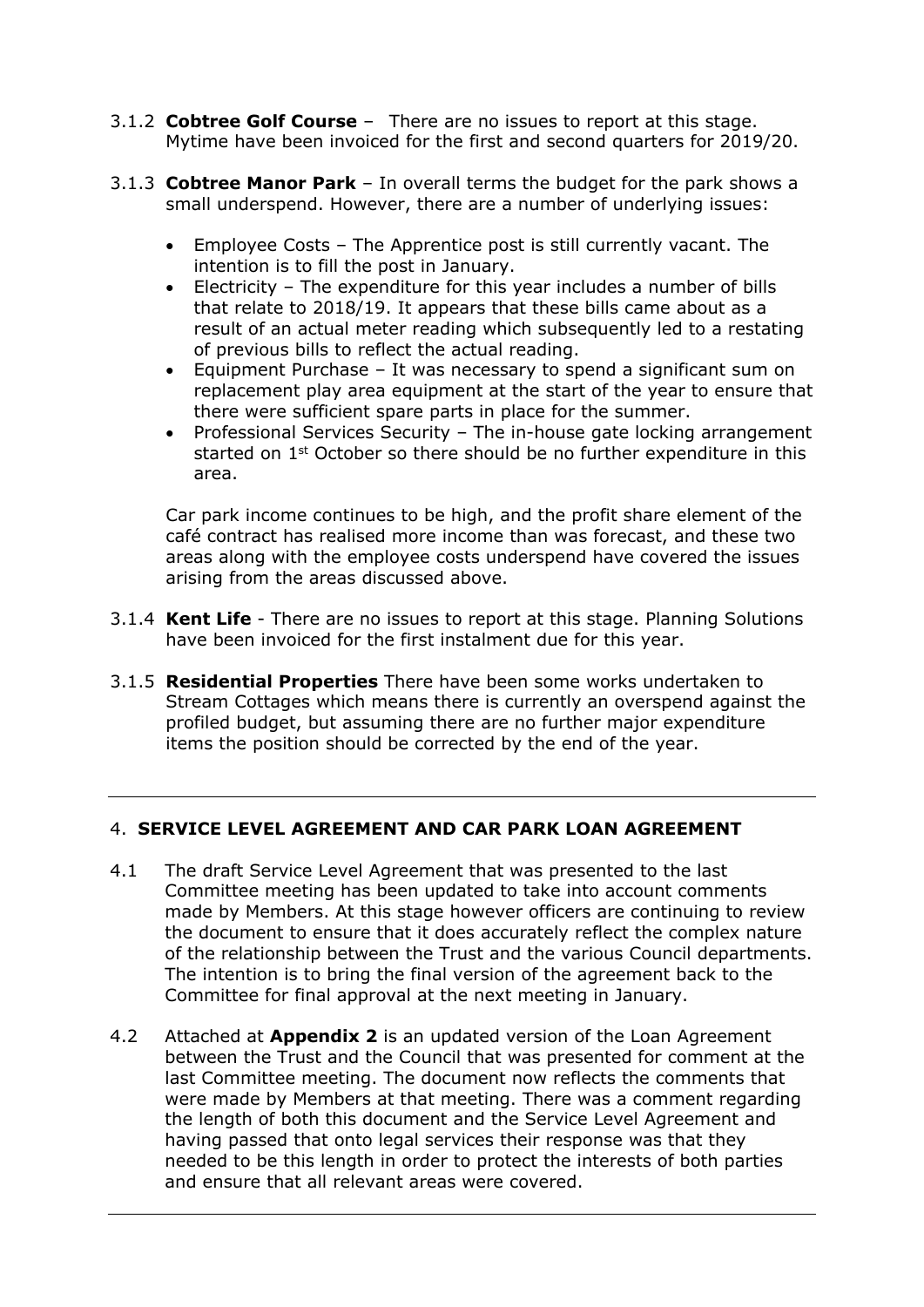- 4.3 It should be noted that the loan agreement is now referred to as a repayment agreement. This reflects the fact that there was no actual loan transaction. The Council have paid for the works and the Trust are now reimbursing them for the costs of the works.
- 4.4 If Members are minded to approve the updated loan agreement, then legal services will draw up the final version for signing by both parties.

#### 5. **UPDATED FIVE YEAR CASHFLOW PROJECTION**

- 5.1 Attached at Appendix 3 is an updated version of the cashflow projection that has been presented previously to the Committee.
- 5.2 The purpose of this version is to update the Committee on proposed future capital expenditure. This reflects a review of the works that was recently undertaken by officers. As and when these works are required it is intended to bring further details and updated costs to the Committee for formal approval.
- 5.3 One point to note is that beyond the five years set out in this projection the existing play area will need to be either replaced or substantially refurbished, and this is likely to be a significant cost.

#### 6. **AVAILABLE OPTIONS**

- 6.1 Sections 3 and 5 are for noting only.
- 6.2 For section 4 the Committee could choose to ask for further revisions to be made to the draft agreements.

#### 7. **PREFERRED OPTION AND REASONS FOR RECOMMENDATIONS**

7.1 For section 4 the recommendation is for the updated draft loan agreement to be approved and formally adopted to protect the interests of the Trust in its relationship with the Council.

#### 8. **NEXT STEPS: COMMUNICATION AND IMPLEMENTATION OF THE DECISION**

8.1 Officers will continue to monitor the financial position and take appropriate action where necessary.